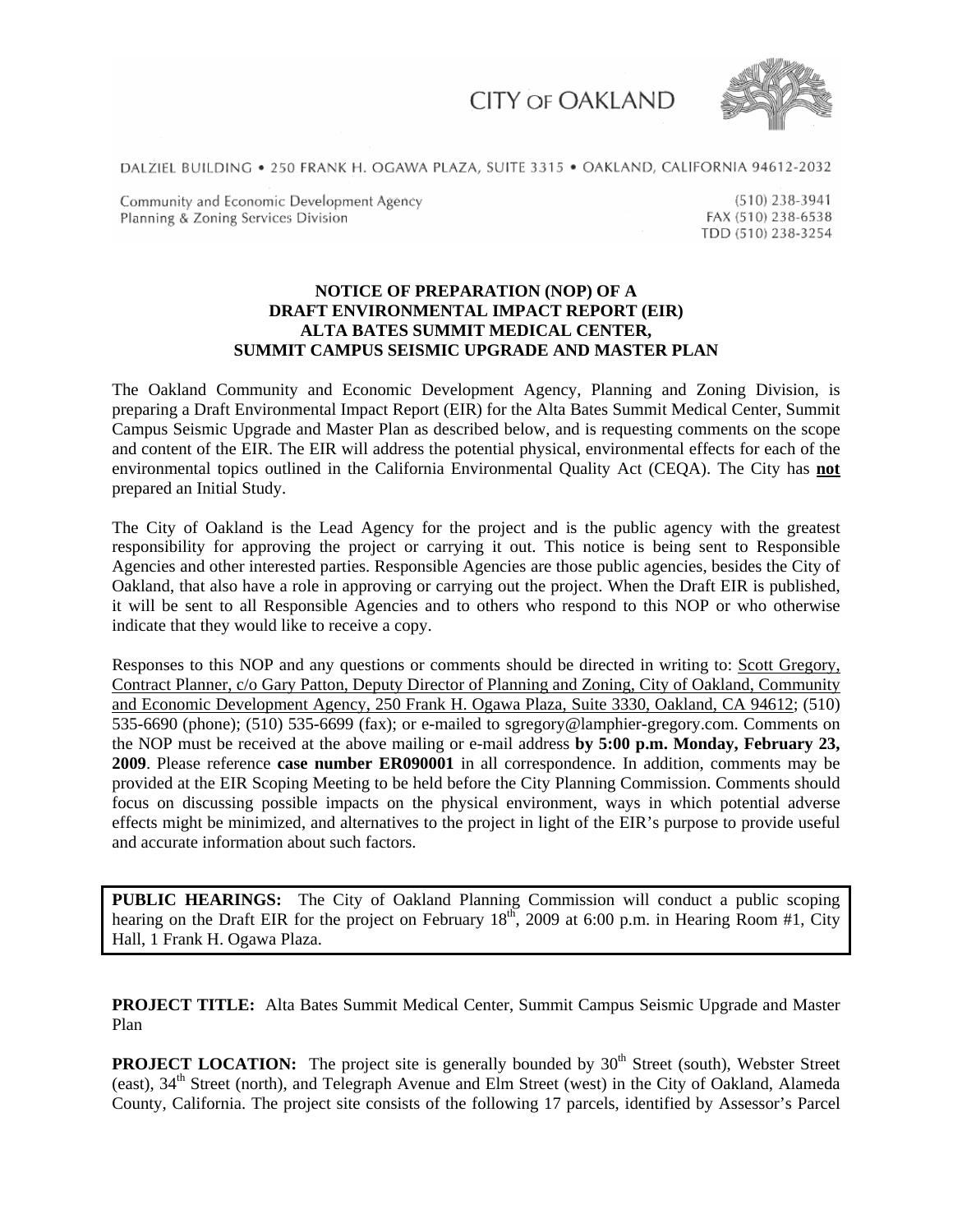Numbers: 009-074-601-200, 009-074-601-904, 009-074-602-103, 009-074-602-300, 009-074-602-400, 009-074-602-600, 009-074-602-800, 009-074-602-900, 009-074-603-100, 009-074-603-200, 009-074- 603-300, 009-074-603-400, 009-074-603-500, 009-074-603-600, 009-074-603-700, 009-074-603-800, and 009-074-900-105.

**PROJECT SPONSOR:** Alta Bates Summit Medical Center, a Sutter Health Affiliate

**EXISTING CONDITIONS:** The proposed project site is the location of the existing Summit Campus of the Alta Bates Summit Medical Center located on Pill Hill, which is approximately bounded by Telegraph Avenue, Webster Street, 30<sup>th</sup> Street and 34<sup>th</sup> Street, where hospital and related medical uses have been established for several decades. The proposed development will occur on parcels currently occupied by acute care hospital uses, administrative and medical offices and surface parking lots located within the existing campus boundaries. Adjacent land uses are mainly institutional and commercial uses. Sites listed on the Cortese list have been identified within the project site area; however, the listings for these sites have been closed. Buildings that are older than 50 years and within the project site will be evaluated for historic significance.

**PROJECT PURPOSE:** The main purpose of the project is to perform a seismic upgrade of the acute care patient facilities in the Merritt Pavilion, so as to meet and exceed the seismic safety requirements of Senate Bill (SB) 1953. Potential future phases of the project would include the construction of new medical office buildings, classrooms and other facilities on the Summit Campus to enhance its cohesiveness and capacity to serve the community.

**PROJECT DESCRIPTION:** The Project Sponsor proposes to upgrade existing facilities and construct new facilities in a phased master plan. Phase 1 of the project (see attached **Figure 1**) entails construction of a new and upgraded patient care pavilion (primarily a replacement acute care hospital tower and relocated emergency department), which will bring the acute care patient facilities of the Summit Campus (project site) into compliance with the seismic safety requirements of Senate Bill (SB) 1953. Phase 1 will also construct a new parking structure onsite. Phase 1 is expected to be complete by year 2013 to comply with the schedule requirements of SB 1953.

 Future phases (see attached **Figure 2**) would develop a new medical office building (MOB), new space for the Samuel Merritt College (a fully accredited health sciences institution), a fitness center, street level retail space, and substantial green space throughout the project site. The project will result in a net increase in building floor area on the Summit Campus of approximately 384,100 square feet and an increase in approximately 806 parking spaces. Future phases are expected to be completed prior to year 2030.

Specifics of the project are set forth on the attached **Table 1** and corresponding **Figure 3**.

## **PROBABLE ENVIRONMENTAL EFFECTS:**

It is anticipated that the proposed project may have environmental impacts on aesthetics, traffic/circulation, air quality, and noise. It is anticipated that the project will not have environmental impacts on cultural resources; geology and soils; hazards and hazardous materials; hydrology and water quality; land use, plans, and policies; population and housing; public services; recreation, utilities and service systems; and cumulative growth. Nevertheless, these environmental factors will be analyzed in the EIR.